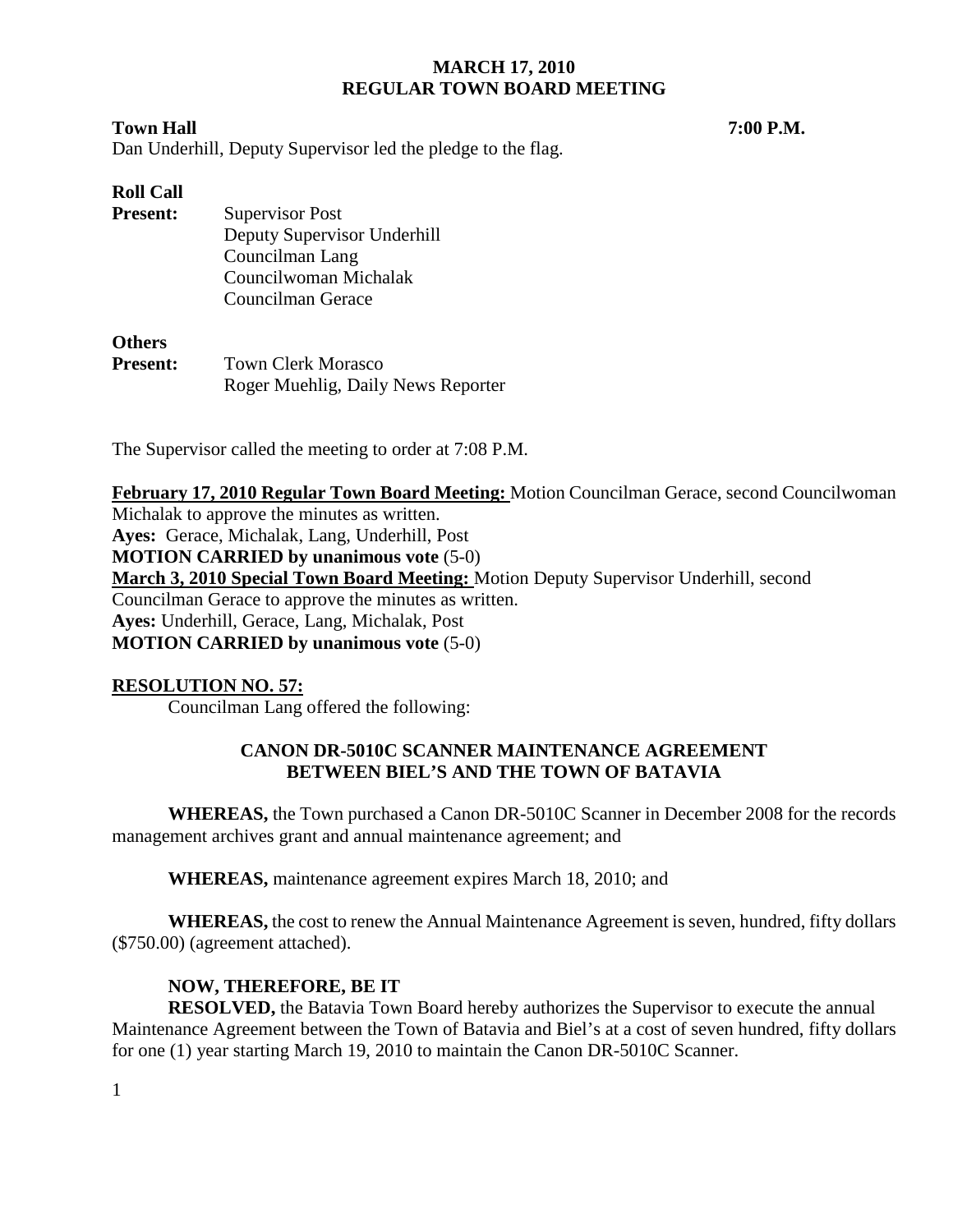**Second by**: Deputy Supervisor Underhill **Ayes:** Lang, Underhill, Michalak, Gerace, Post **APPROVED by unanimous vote** (5-0)

#### **RESOLUTION NO. 58:**

Deputy Supervisor Underhill offered the following:

### **AUTHORIZATION TO ENTER INTO AGREEMENTS FOR THE IMPLEMENTATION OF A COMMUNITY DEVELOPMENT BLOCK GRANT RECEIVED FROM THE NEW YORK STATE HOUSING TRUST FUND CORPORATION**

**WHEREAS,** the Town of Batavia ("Town") has received Federal grant assistance in the amount of five hundred sixteen thousand dollars (\$516,000.00) (the "Grant") from the New York State Housing Trust Fund Corporation ("HTFC") represented by the New York State Office of Community Renewal ("OCR") through the Community Development Block Grant ("CDBG") Program (OCR Grant #83ED670-10) for the purpose of providing financing to assist First Wave Technologies, Inc. ("First Wave") in establishing operations in the Dr. Bruce A. Holm Upstate MedTech Centre at 5080 Assemblyman R. Stephen Hawley Drive in the Town of Batavia, New York; and

**WHEREAS,** a portion of the Grant proceeds is to be used to provide a term loan to First Wave to finance machinery, equipment, working capital, and job training to support the expansion of First Wave's operations (the "Project"), which Project is more particularly described in the application submitted by the Town to OCR on January 29, 2010; and

**WHEREAS**, a portion of the Grant proceeds is to be used to fund administrative and program delivery costs associated with the implementation of the Grant; and

**WHEREAS**, the Genesee Gateway Local Development Corporation (the "Corporation") has the capacity to provide such financing and to administer the Grant in the best interests of the Town, and

**WHEREAS,** the Corporation is a not-for-profit corporation eligible to receive grants of CDBG funds pursuant to Section 105(a)(15) of the Housing and Community Development Act of 1974, as amended (42 U.S.C. §5305),

#### **NOW, THEREFORE BE IT**

**RESOLVED**, that the Batavia Town Board hereby authorizes the Supervisor to execute the agreement between HTFC and the Town evidencing the Grant and all forms and documents related thereto, and be it further

**RESOLVED**, that the Town hereby authorizes the Supervisor to enter into an agreement with the Corporation for implementation and administration of the Grant under terms and conditions contingent upon review- and approval by the Town Attorney.

**Second by: Councilman Lang**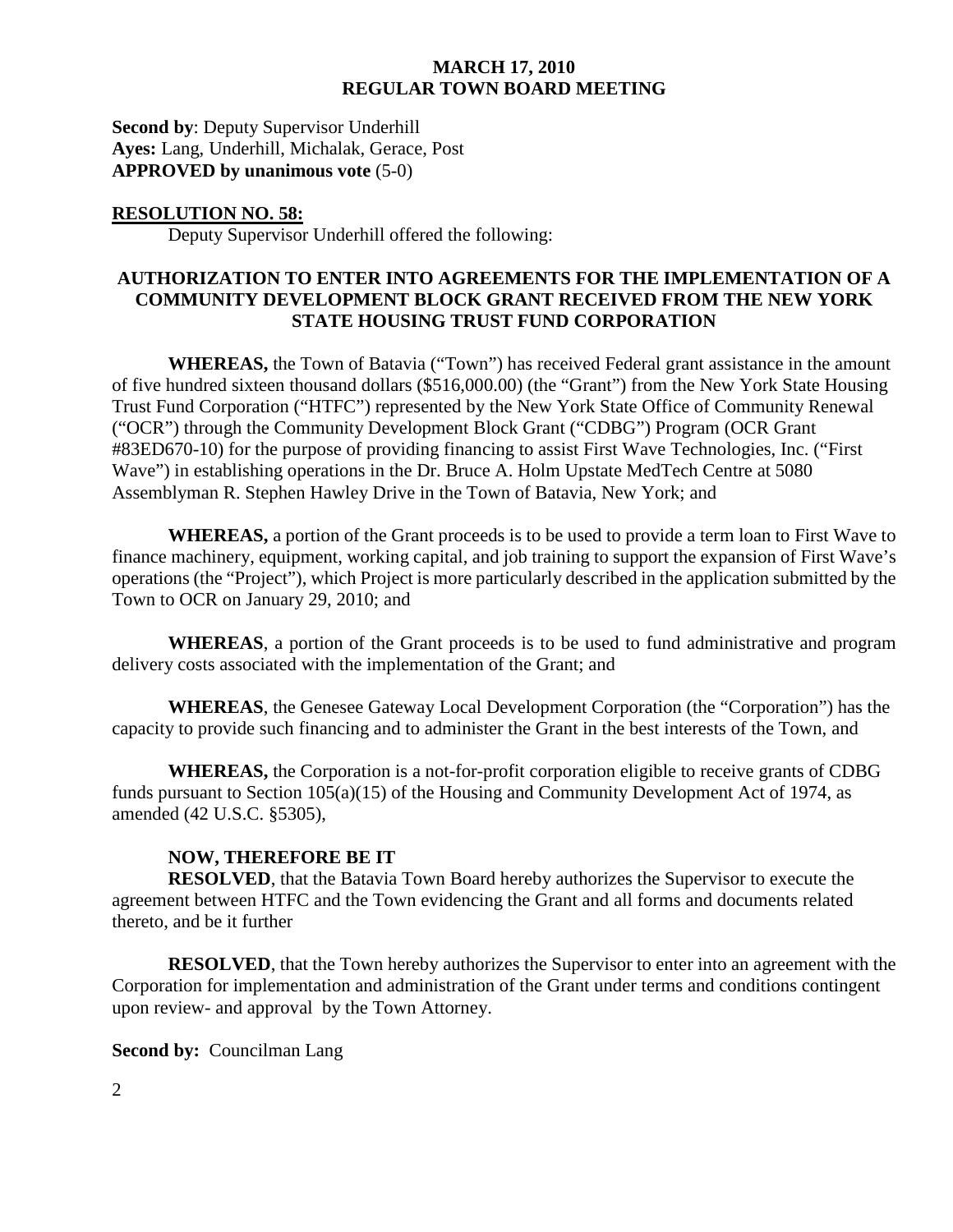**Ayes:** Underhill, Lang, Michalak, Gerace, Post **APPROVED by unanimous vote** (5-0)

### **RESOLUTION NO. 59:**

Supervisor Post offered the following:

# **CALLING FOR PUBLIC HEARING AGRICULTURAL & FARMLAND PROTECTION PLAN**

**WHEREAS,** the Town of Batavia Farmland Protection Plan Committee has performed a study and created a Town of Batavia Agricultural Farmland Protection Plan; and

**WHEREAS,** the draft of the Agricultural & Farmland Protection Plan was completed and filed in the Town Clerk's Office and a public hearing was held on January 20, 2010; and

**WHEREAS,** after said public hearing at which all interested persons were heard, the Farmland Protection Committee revised the Agricultural Farmland Protection Plan.

**WHEREAS,** the revised draft of the Agricultural & Farmland Protection Plan was completed and filed in the Town Clerk's Office.

### **NOW, THEREFORE, BE IT**

**RESOLVED,** the Batavia Town Board hereby authorizes and orders that a second Public Hearing on the Proposed Revised Agricultural & Farmland Protection Plan dated March 2010 be conducted at the Batavia Town Hall, 3833 West Main Street Road, Batavia, New York, beginning at 6:30 P.M. on Wednesday, April 21, 2010 at which time and place all interested persons will be heard; and be it further

**RESOLVED,** that the Town Clerk is hereby authorized and directed to publish such public notice of the subject Public Hearing as required by law.

**Second by: Councilman Gerace Ayes:** Post, Gerace, Lang, Underhill, Michalak **APPROVED by unanimous vote** (5-0)

**Discussion:** The Supervisor stated that the Agricultural & Farmland Protection Plan changes will be posted on the website tomorrow, along with the notice of public hearing. Mr. Post thanked the committee and all the parties involved for all their time they dedicated and effort they put into drafting this plan.

## **NOTICE OF PUBLIC HEARING AGRICULTURAL & FARMLAND PROTECTION PLAN**

**PUBLIC NOTICE IS HEREBY GIVEN** that the draft revised copy of the Agricultural and Farmland Protection Plan is complete and has been filed in the Office of the Town Clerk of the Town of Batavia, where it is available for public inspection during regular business hours and via the Town of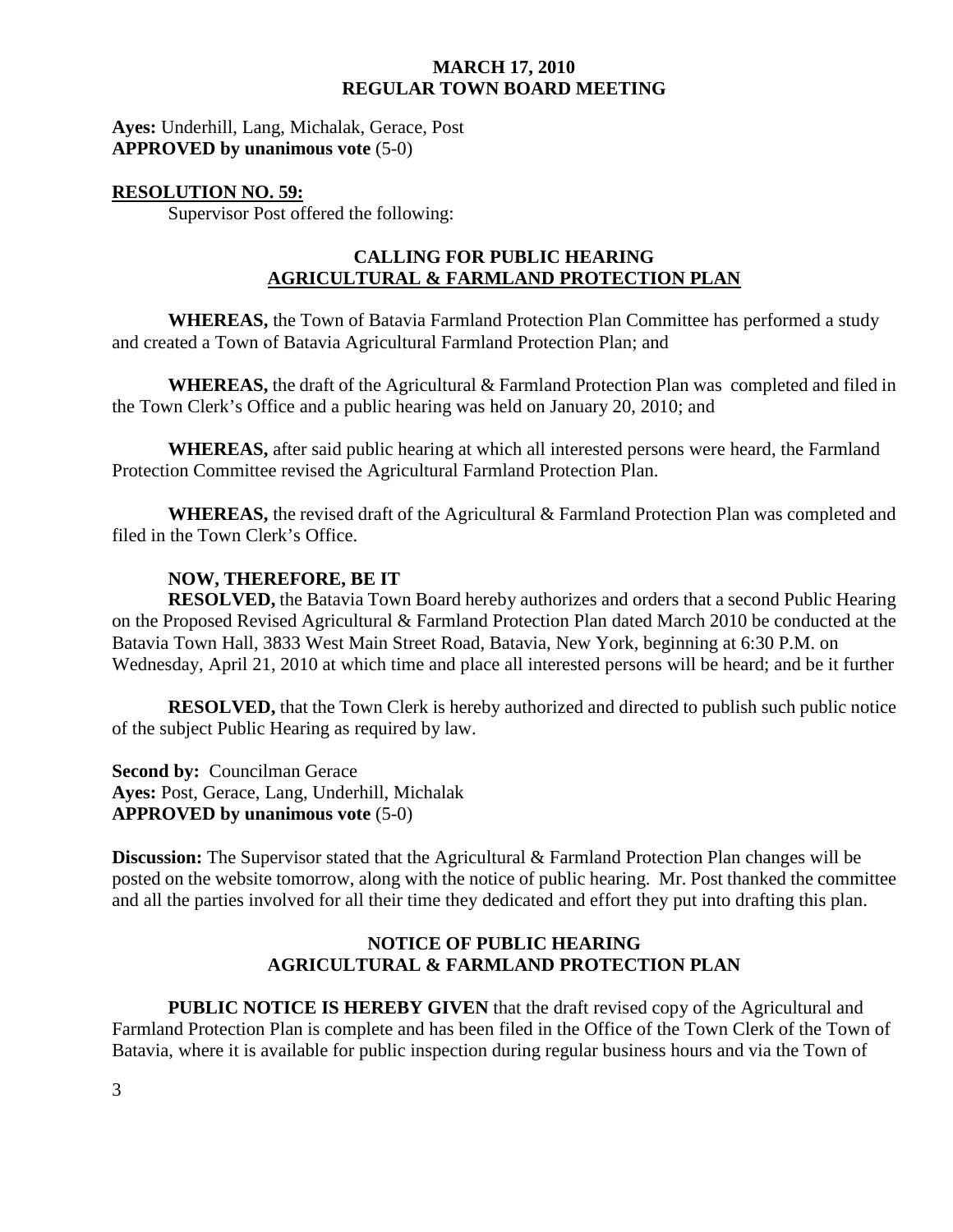Batavia Website at www.townofbatavia.com.

Notice is also given that the Town Board of the Town of Batavia will hold a Public Hearing on the Agricultural Farmland Protection Plan at the Batavia Town Hall, 3833 West Main Street Road, Batavia, New York beginning at 6:30 P.M. on Wednesday, April 21, 2010 at which time and place any person will be heard.

**By order of the Batavia Town Board. Dated:** March 17, 2010 Teressa M. Morasco

Batavia Town Clerk

#### **RESOLUTION NO.60:**

Councilwoman Michalak offered the following:

# **APPROVAL OF ENGINEERING AMENDMENT NO.1 2007 WATER SYSTEM IMPROVEMENTS ELLICOTT STREET AND TOWNLINE ROAD WATER DISTRICT**

**WHEREAS,** Clark Patterson Lee is under contract with the Town of Batavia for the 2007 Water System Improvement Project, and

**WHEREAS,** USDA Rural Development has approved the use of remaining funds to be used for a booster/recirculation Pump Station, and

**WHEREAS,** Clark Patterson Lee has submitted an Engineering Agreement amendment requesting an increase in the amount for Design, Construction Administration and Inspection Services (attached) in the total amount of \$32,000, and

**WHEREAS,** the Town Engineer has reviewed the request and recommends approval.

### **NOW, THEREFORE, BE IT**

**RESOLVED,** the Town of Batavia hereby authorizes the Supervisor to execute the attached Engineering Amendment, which is contingent upon approval by USDA – Rural Development.

**Second by: Councilman Gerace Ayes:** Michalak, Gerace, Lang, Underhill, Post **APPROVED by unanimous vote** (5-0)

#### **RESOLUTION NO. 61:**

Councilman Gerace offered the following:

### **RESOLUTION TO ESTABLISH POSITION CLERK OF THE WORKS**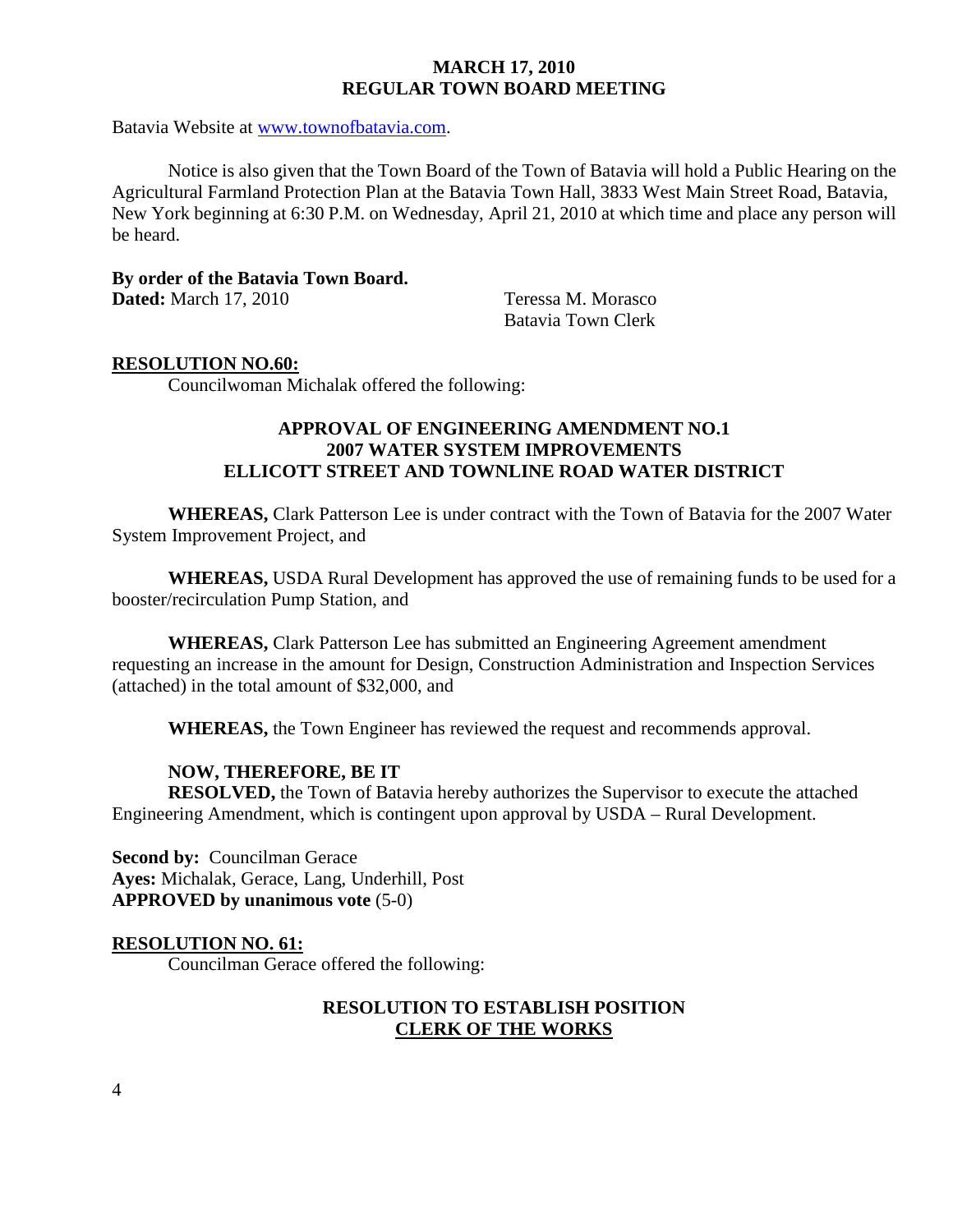**RESOLVED,** the Batavia Town Board hereby establishes the position of Clerk of the Works (MSD222 duties statement attached).

**Second by: Councilwoman Michalak Ayes:** Gerace, Michalak, Lang, Underhill, Post **APPROVED by unanimous vote** (5-0)

#### **RESOLUTION NO. 62:**

Councilman Lang offered the following:

### **RESOLUTION APPOINTING TEMPORARY CLERK OF THE WORKS SANITARY SEWER I IMPROVEMENT PROJECT**

 **WHEREAS,** the Town of Batavia was awarded a Community Development Block Grant for the Sanitary Sewer I Improvement Project; and

**WHEREAS,** a Clerk of the Works is needed to oversee the project; and

**WHEREAS,** the Town desires to appoint Frederick DeJaneiro to the position of Tempory Clerk of the Works in accordance with the terms and conditions set forth in the Offer Letter attached hereto and incorporated by reference herein; and

**WHEREAS,** Frederick DeJaneiro satisfies the requirements and qualifications of the position of Clerk of the Works; and

**WHEREAS,** it is anticipated that the appointment of Frederick DeJaneiro to the position of Temporary Clerk of the Works will most effectively ensure the provision of necessary services to the Town and its residents.

### **NOW THEREFORE, BE IT**

**RESOLVED,** the Town Supervisor shall be and hereby is authorized to execute Offer Letter on behalf of the Town thereby extending to Frederick DeJaneiro, a provisional offer of employment in the position of Temporary Clerk of the Works for the Sanitary Sewer District I Improvement Project.

**Second by**: Councilman Gerace **Ayes:** Lang, Gerace, Underhill, Michalak, Post **APPROVED by unanimous vote** (5-0)

**Discussion-**Councilwoman Michalak questioned whether these costs will be covered by grant. The Supervisor informed that it is hopeful that the costs will be covered but not certainty at this point. Supervisor Post contacted Mr. DeJaniero for employment because it is in the best interest of the community to have a qualified individual from the community.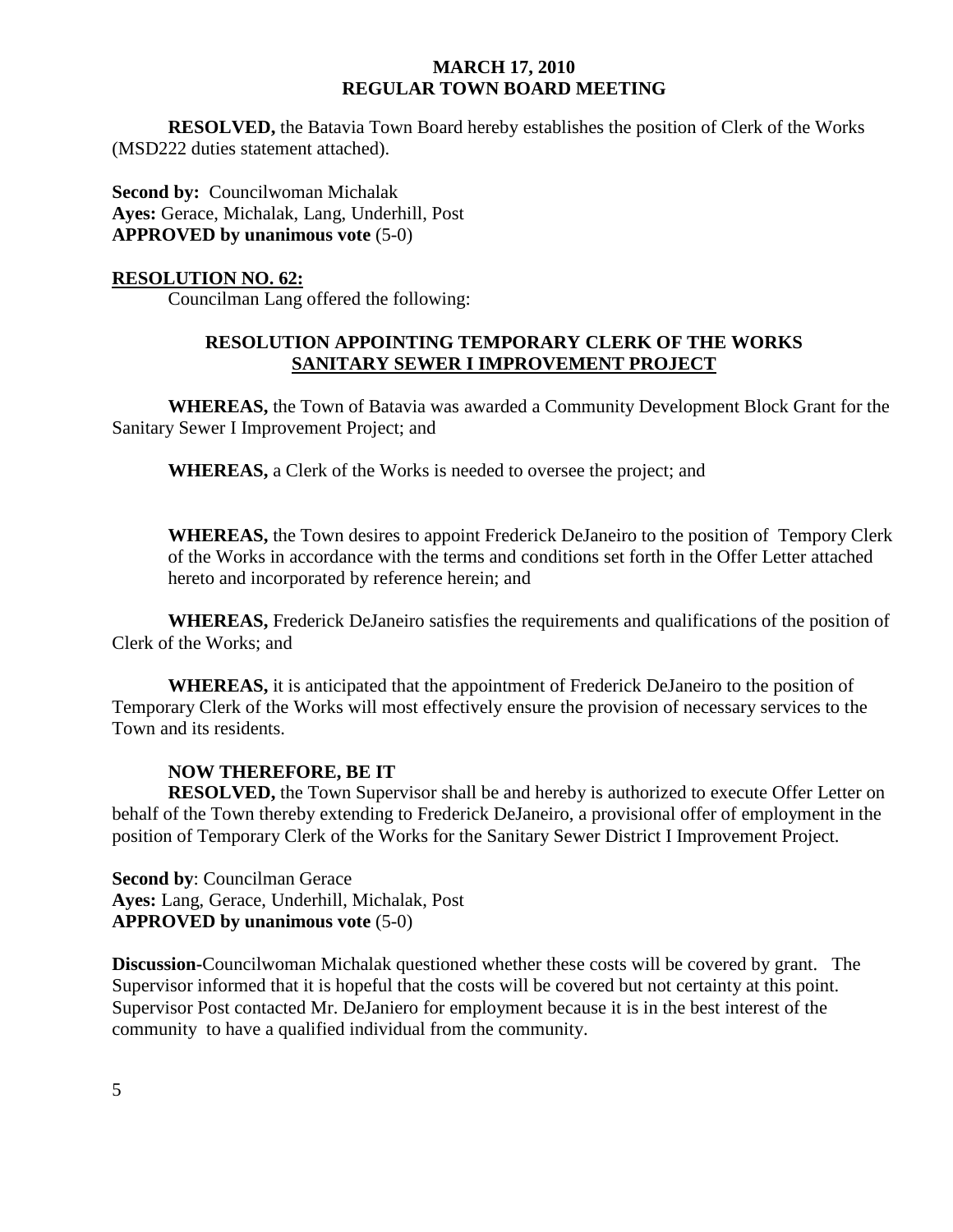**Abstract No. 3-2010:** Motion Councilman Lang, second Councilman Gerace to authorize the Supervisor to pay the following vouchers, which includes a voucher for Sanitary Sewer I Improvements to be paid at a later date:

| General                    | \$78,423.25  |
|----------------------------|--------------|
| Highway                    | 15,988.56    |
| Sewer No. 1                | 1,256.70     |
| Sewer No. 2                | 3,223.82     |
| Water                      | 43,701.66    |
| Alexander/Pike             | 40.50        |
| Lovers Lane                | 1,765.00     |
| Rose Road                  | 109.50       |
| Wortendyke                 | 900.00       |
| <b>HQ-SSI</b> Improvements | 4,000.00     |
| <b>TOTAL</b>               | \$149,408.99 |

Check numbers 14658 thru 14691, 14693 thru 14705, and 14707 thru 14742, online \$1,492.63 **Ayes:** Lang, Gerace, Underhill, Michalak, Post **MOTION CARRIED by unanimous vote** (5-0)

#### **DEPARTMENT REPORTS:**

**The Supervisor reported on the following for the Water, Engineering, Highway, Planning, and Building Departments:** 

**Water Flows-**Engineering Staff is working with water department for water flows.

**Patching-**Highway Department is busy patching roads and repairing the lawn roadsides.

**Off Track Betting Water Pipeline-** The testing has began on Off Track Betting's portion of the water pipeline work.

**Water/Sewer Billing Software-** The Water Department is in the process of getting the new water/sewer billing software up and running.

**Well Contamination-** The Town has received a number of calls on the well contaminations that have affected the State, Bank, and Batavia-Elba Townline Roads.

**Northstar Development-** The variances for the proposed development in the area of Stringham Drive and Violet Lane have been tabled at the request of the developer.

#### **Supervisor's Report:**

**Status Report** on expenditures and revenues is available for the Board's review. The investment sheets will be entered into the minute book. The monies are invested in CD's and are paying a rate of .23%.

**GAM meeting** is tomorrow at 7:00 P.M., hosted by the City of Batavia at Larry's Steakhouse.

**UNITED WAY DAY OF CARING:** Motion Councilman Gerace, second Councilwoman Michalak authorizing five employees from the Town of Batavia to participate in the United Way Day of Caring,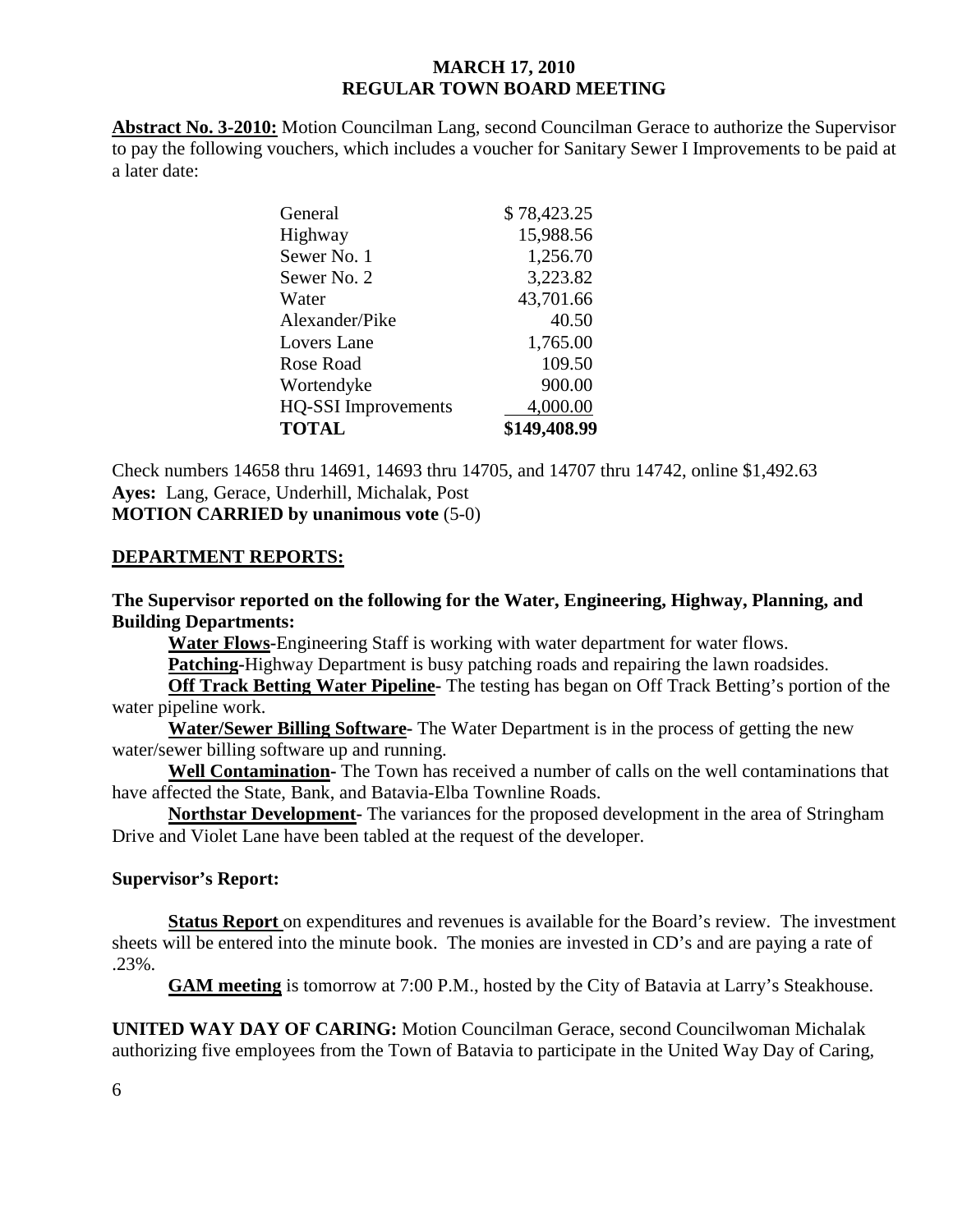Wednesday May 19, 2010. **Ayes:** Gerace, Michalak, Lang, Underhill, Post **MOTION CARRIED by unanimous vote** (5-0)

**ENVIRONMENTAL FINANCE CENTER CONFERENCE**- Motion Deputy Supervisor Underhill, second Councilman Gerace authorizing the Secretary to the Supervisor to attend the Environmental Finance Center Conference April 20 through April 22 in the Adirondacks at an approximate cost of \$525.00.

**Ayes:** Underhill, Gerace, Lang, Michalak, Post **MOTION CARRIED by unanimous vote** (5-0)

**HEWLETT-PACKARD SERVER WARRANTY-** Motion Councilman Gerace, second Councilman Lang authorizing an additional year warranty for the Hewlett-Packard Server at a cost of \$120.00 for the year through Pervasive Solutions. **Ayes:** Gerace, Lang, Underhill, Michalak, Post

**MOTION CARRIED by unanimous vote** (5-0)

**SONIC WALL LICENSE RENEWAL -** Motion Councilwoman Michalak, second Councilman Lang authorizing a 1 year license renewal for the TZ 190 CGSS Sonic Wall at a cost of \$300.00 as per the e-quote from Hurricane Technologies, Incorporated **Ayes:** Michalak, Lang, Underhill, Gerace, Post **MOTION CARRIED by unanimous vote** (5-0)

**BJ'S MEMBERSHIP RENEWAL:** Motion Councilman Lang, Second Councilman Gerace authorizing the renewal of the BJ's membership for the Town at a cost of \$45.00/ year, with the Town Clerk as the primary member and Murray Morrow, Water/Wastewater Supervisor as the First Supplemental Member to make tax exempt purchases for the Town.

**Ayes:** Lang, Gerace, Underhill, Michalak, Post **MOTION CARRIED by unanimous vote** (5-0)

**ANNUAL TOWN FINANCE SCHOOL-** Motion Deputy Supervisor Underhill, second Councilman Lang authorizing the Secretary to the Supervisor and the Assistant Engineer to attend the Annual Town Finance School May 6-7, 2010 in Rochester at a cost of \$200.00 each plus mileage if a Town Vehicle is not used.

**Ayes:** Underhill, Lang, Michalak, Gerace, Post **MOTION CARRIED by unanimous vote** (5-0)

**LOCAL GOVERNMENT CONFERENCE-** Motion Councilwoman Michalak, second Deputy Supervisor Underhill authorizing Supervisor Post, Deputy Supervisor Underhill, Councilman Gerace, Councilwoman Michalak, Town Clerk Morasco, Planning Chair Jasinski, Zoning Board of Appeals Member John Della Penna and Planning Board Members Donald Partridge and Toni Platek to attend the Local Government Conference May 16 through May 18 in Albany. **Ayes:** Michalak, Underhill, Gerace, Lang, Post

**MOTION CARRIED by unanimous vote** (5-0)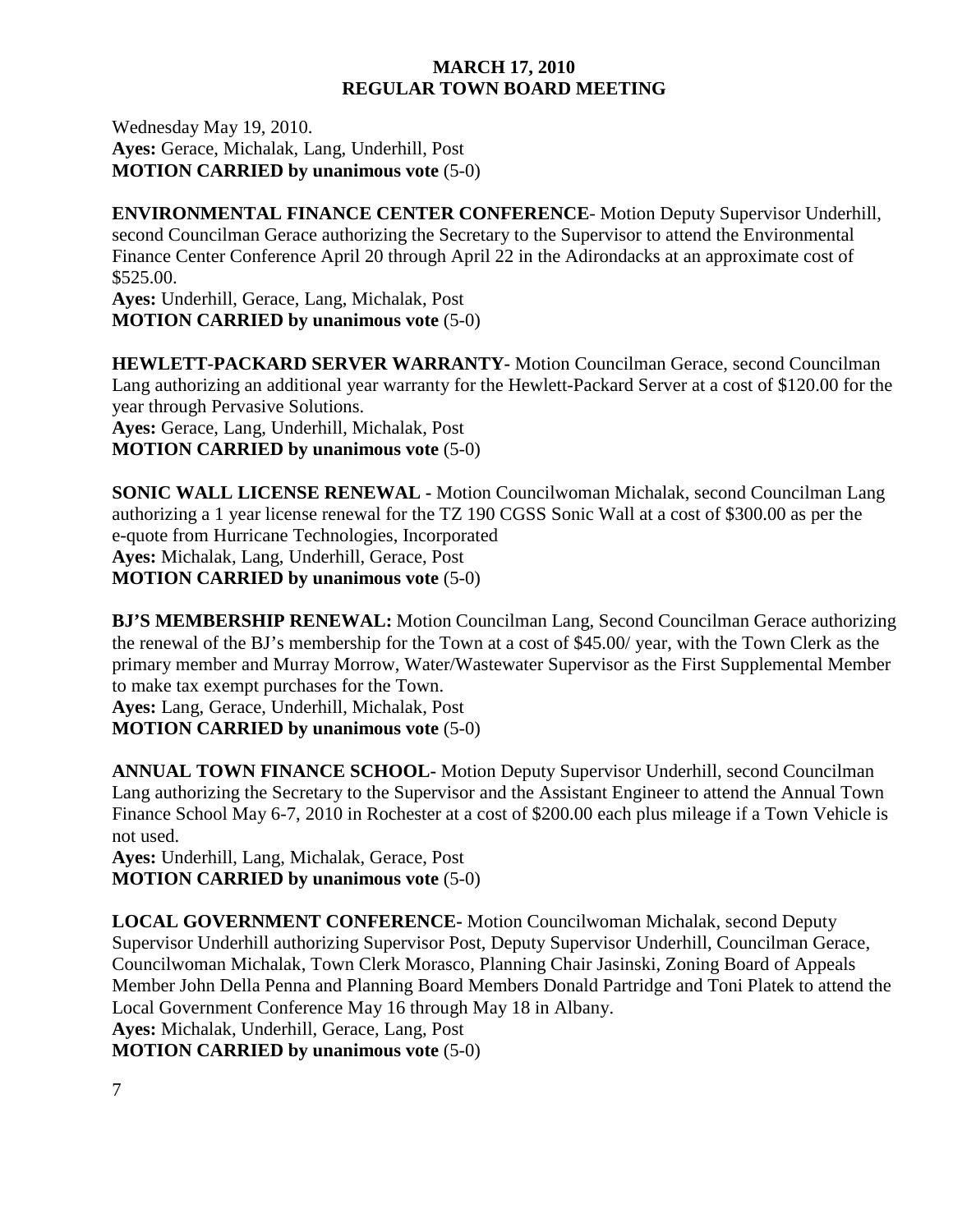**STANLEY SECURITY LOCKS-** Motion Councilman Lang, second Councilman Gerace authorizing the purchase of 3 cylindrical levers and 3 cores (door handle, locksets) for the break room, Engineer's and secretary to the Supervisor's office doors at a cost of \$411.78. **Ayes:** Lang, Gerace, Underhill, Michalak, Post **MOTION CARRIED by unanimous vote** (5-0)

**PURCHASE OF TRUCK BED LINER-**Motion Deputy Supervisor Underhill, second Councilman Lang authorizing the purchase of truck bed liner for the Water/Sewer Ford F350 Truck at a cost of \$990.00 from Rebel Liners.

**Ayes:** Underhill, Lang, Michalak, Gerace, Post **MOTION CARRIED by unanimous vote** (5-0)

**PURCHASE OF TRUCK BED LINER, MATS & MUD FLAPS-**Motion Councilman Lang, second Deputy Supervisor Underhill authorizing the purchase of a truck bed liner, truck floor mats and mud flaps for the Water/Sewer Ford F250 Truck at a cost of \$937.00 from Rebel Liners. **Ayes:** Lang, Underhill, Michalak, Gerace, Post **MOTION CARRIED by unanimous vote** (5-0)

**PURCHASE OF TOOLBOX/BACK RACK/NERF BARS –**Motion Councilman Lang, second Deputy Supervisor Underhill authorizing the purchase of a toolbox, back rack and nerf bars for the Water/Sewer Ford F250 Truck at a cost of \$947.00 from Rebel Liners. **Ayes:** Lang, Underhill, Michalak, Gerace, Post **MOTION CARRIED by unanimous vote** (5-0)

### **COMMUNICATIONS:**

 **The Town Clerk reported on the following:** 

**February Town Clerk monthly report collected a** total of \$2,773.82 remitted \$2,523.95 to the Supervisor for the Local Share.

**February Town/County Tax Collection –**collected a total of \$142,718.01; remitted \$1,238.05 to the Supervisor for Penalties and \$141,479.96 to the Genesee County Treasurer.

**Spring 2010 Land Use Decision Making Training Program-**Monroe County Planning and Development are having Land Use Decision Making Training workshops various dates in March and April. This information has been distributed to Town officials.

**Glow Region Solid Waste Collection-** The Annual Household Hazardous Waste Collection will be Saturday, May 15 in Batavia by appointment only. Residents need to contact the Glow Office at 344-2580, extension 5463.

**Spring 2010 Local Government Workshop-** The Spring 2010 Local Government Workshop will be held May 14, 2010, at Burgundy Basin Inn, Pittsford, New York. This information has been forwarded to Town Officials.

### **COMMITTEE REPORTS:**

**Galloway Road Park-** The Supervisor reported that Jason Armbrewster, Town Engineer Technican attended the Town Planning Board meeting and gave an overview of the park concept plan.